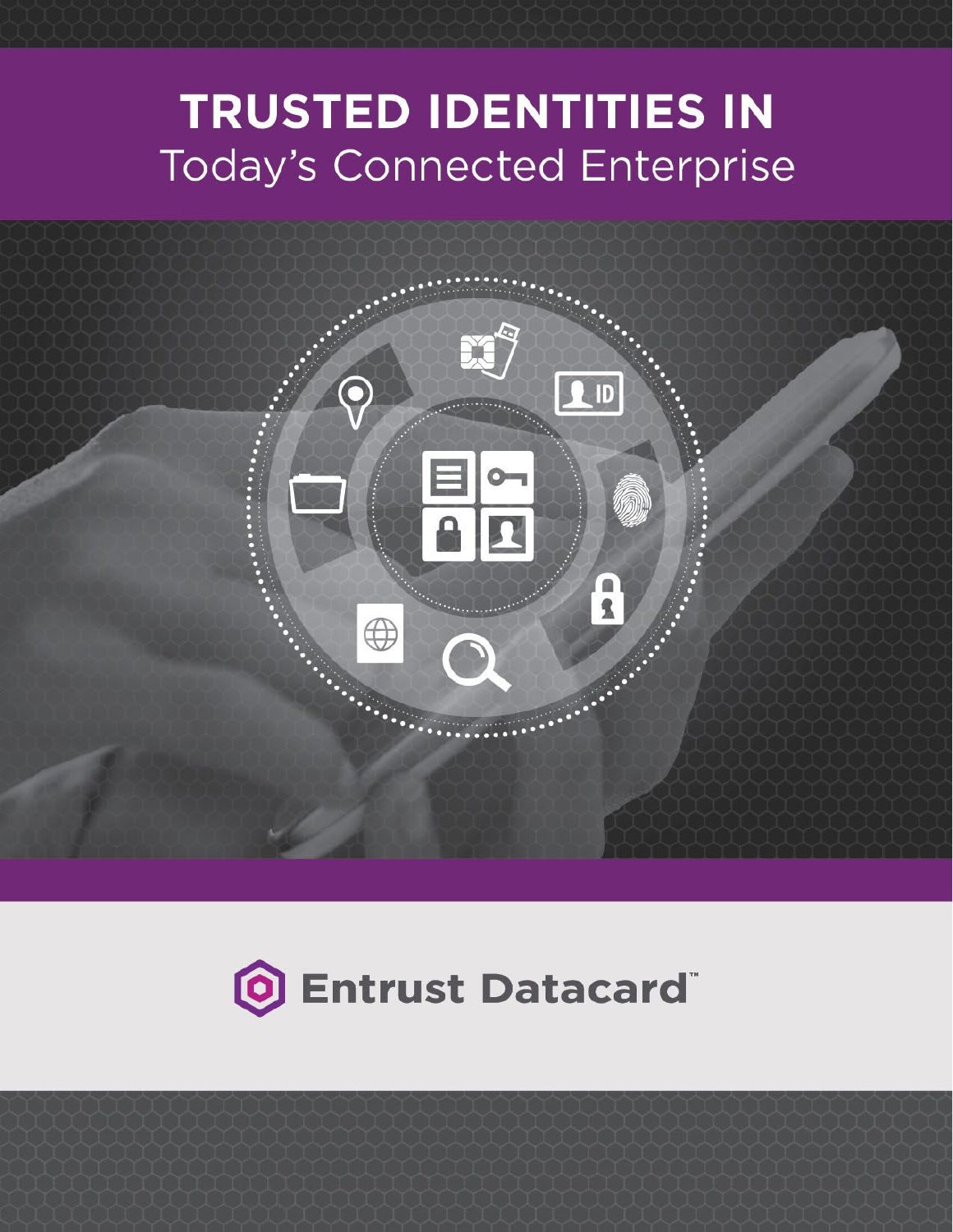## **Contents**

| <b>Introduction: Identities are Critical</b>                          |  |
|-----------------------------------------------------------------------|--|
|                                                                       |  |
|                                                                       |  |
| The Most Common Problem with<br>Your Current Identification Scheme  5 |  |
| The Most Common Password Workarounds  5                               |  |
| How Do We Move Towards Trusted Identities? 6                          |  |
| <b>Mobile - The Foundation of</b>                                     |  |
| How Does Mobile Enhance Security?7                                    |  |
| What are the Risks with Using Mobile                                  |  |
| <b>Practical Use Cases for</b>                                        |  |
|                                                                       |  |
|                                                                       |  |
|                                                                       |  |
|                                                                       |  |
|                                                                       |  |
| Mobile Security Best Practices 12                                     |  |
|                                                                       |  |
| <b>About Entrust Datacard 14</b>                                      |  |
|                                                                       |  |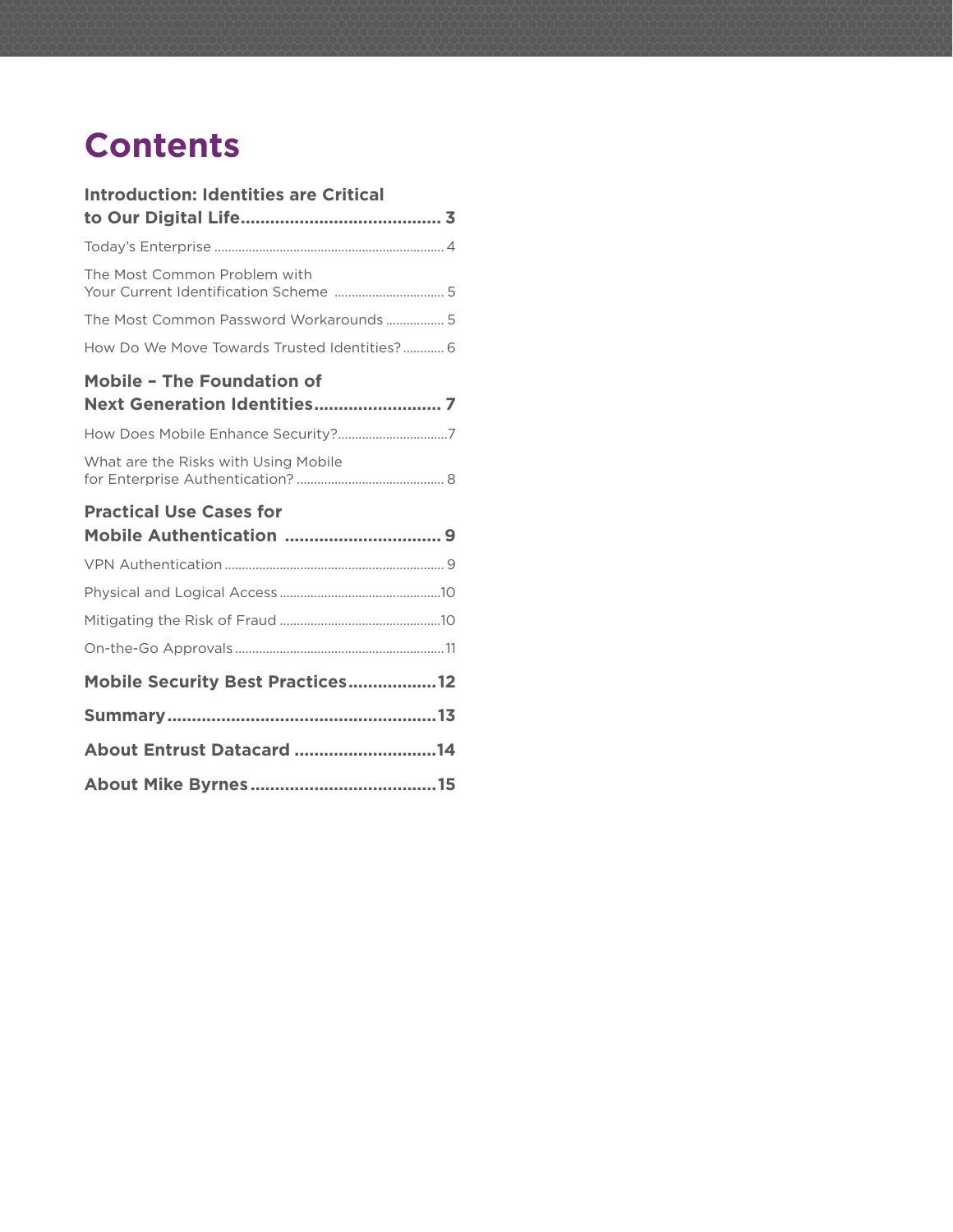<span id="page-2-0"></span>

The proliferation of wireless networks combined with the rapid advancement in mobile device technology has radically transformed our world in ways even science fiction could never have imagined. As much as the computing age transformed the business world, and to a lesser extent society as a whole, mobile computing is having a far greater, and far reaching impact. From the third world to teenagers with smartphones, mobile devices are everywhere and are transforming everything we do.

The core concept of security in the enterprise, as well as elsewhere in society, is identity. Are you who you say you are and do you have a right to be here? When it comes to verifying identity in order to gain access to a physical location or digital account, the technology used 15 to 20 years ago is, by and large, what is still in place today. Usernames and passwords are universally used for online logins, and keycards are what most employees turn to in order to access their workspace.

There are other authentication schemes out there, including hardware tokens, grid cards, challenge questions and device fingerprinting which have been used regularly in enterprise settings.

These technologies are adequate in certain use cases but they increasingly become harder for users to manage and easier to circumvent by criminals. For the most part, however, passwords and keycards (or other forms of physical keys) are what we all use to access both personal and work information and locations.

It's not to say that these technologies don't add a measure of safety, but they leave something to be desired. After a while, even the best authentication schemes lose their effectiveness.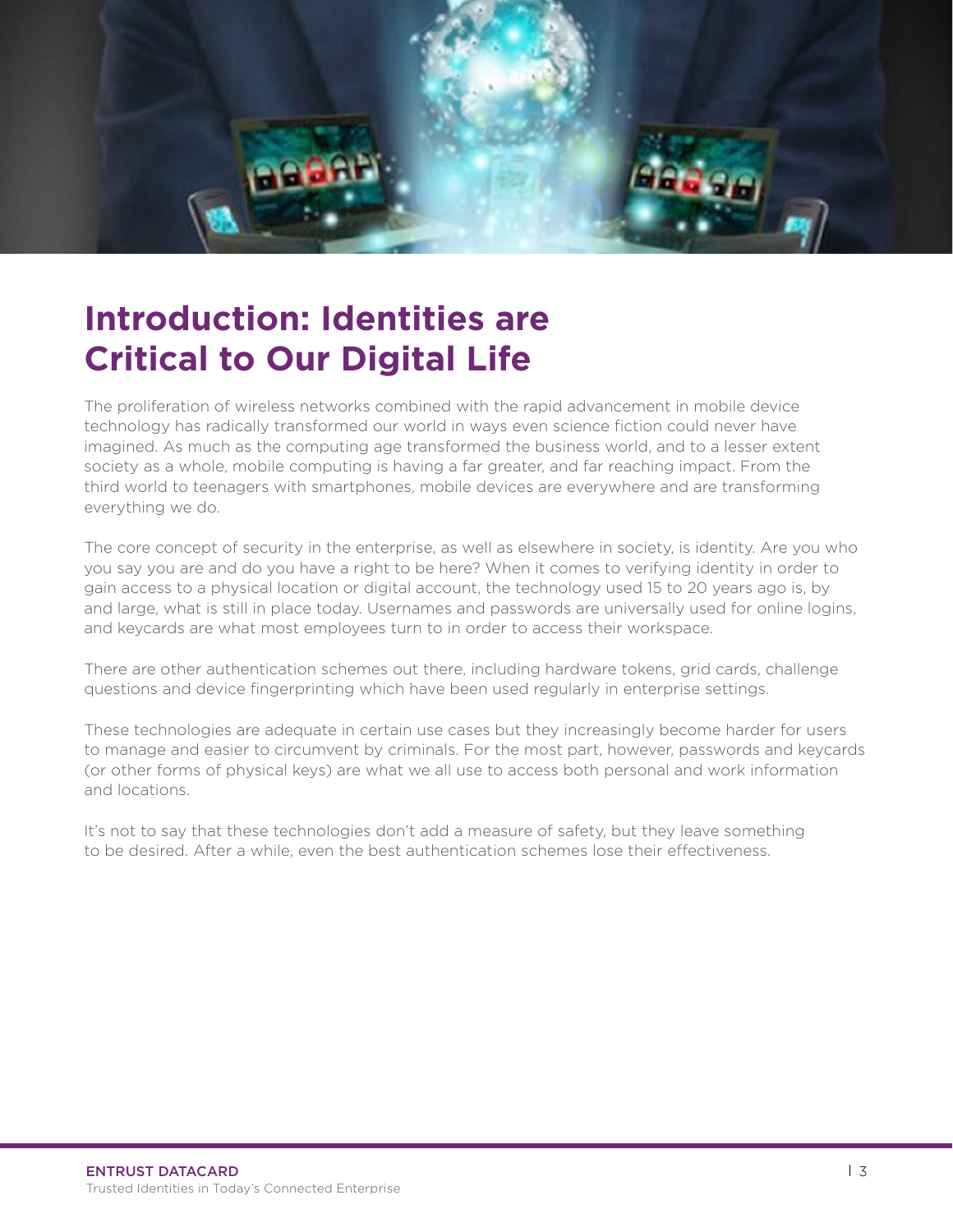<span id="page-3-0"></span>Identity underpins our personal life, our work life, and is a core part of how we interact with society. We have no shortage of identity markers, whether it's a government issued ID, website log-in, or access key card. But are we reaching a point of identity overload?

Instead of just relying on dated measures, organizations can make their authentication practices more robust by incorporating mobile devices into the mix. When smartphones (and maybe one day wearable devices) become a critical part of the equation, enterprises will find themselves one step closer to having truly trusted identities, while better guaranteeing physical and digital security across the board.

### **Today's Enterprise**

The main issue with trusted identities in the enterprise is that they are too complex, too easily compromised and too cumbersome. We have dozens of log-ins for a variety of different sites, services, networks, VPNs, servers, and even doors. Each one of these identities has a different password with different rules. Lowercase, uppercase, special characters, the name of your first family pet, it's very complicated.

Some expire every 30 days, some never expire, some, ok most, are forgotten. Users are in a constant battle with IT administrators to create a password just simple enough for them to remember but complex enough to please the password algorithm. In an effort to make passwords easier to remember, users often reuse passwords or variations of passwords which also increases their vulnerability.

What about physical access items like smartcards, hardware tokens and USB sticks? Sure they offer some level of added security but they bring a whole new set of logistical challenges in distributing the hardware, replacing lost hardware, and deactivating and retrieving the cards and USB sticks of former employees.

Regulation is increasingly making identities even more complex to manage as governments work to address privacy concerns and lock down personal data.

The problem with security in the enterprise is that no matter how comprehensively you lock down your systems, networks and data, the weak link is always your people. This isn't due to incompetence or nefarious intent, but simple human nature. We forget logins, lose cards, surf insecure websites and we are duped by sophisticated phishing attacks that can easily plant malware on our systems. Hackers know this and they are targeting your people in order to get at your network. Most major security breaches target password weakness and they don't have to hack your system administrator to get access. Sometimes a low level employee is an easier target. All industries are at risk and employees are becoming a weak link.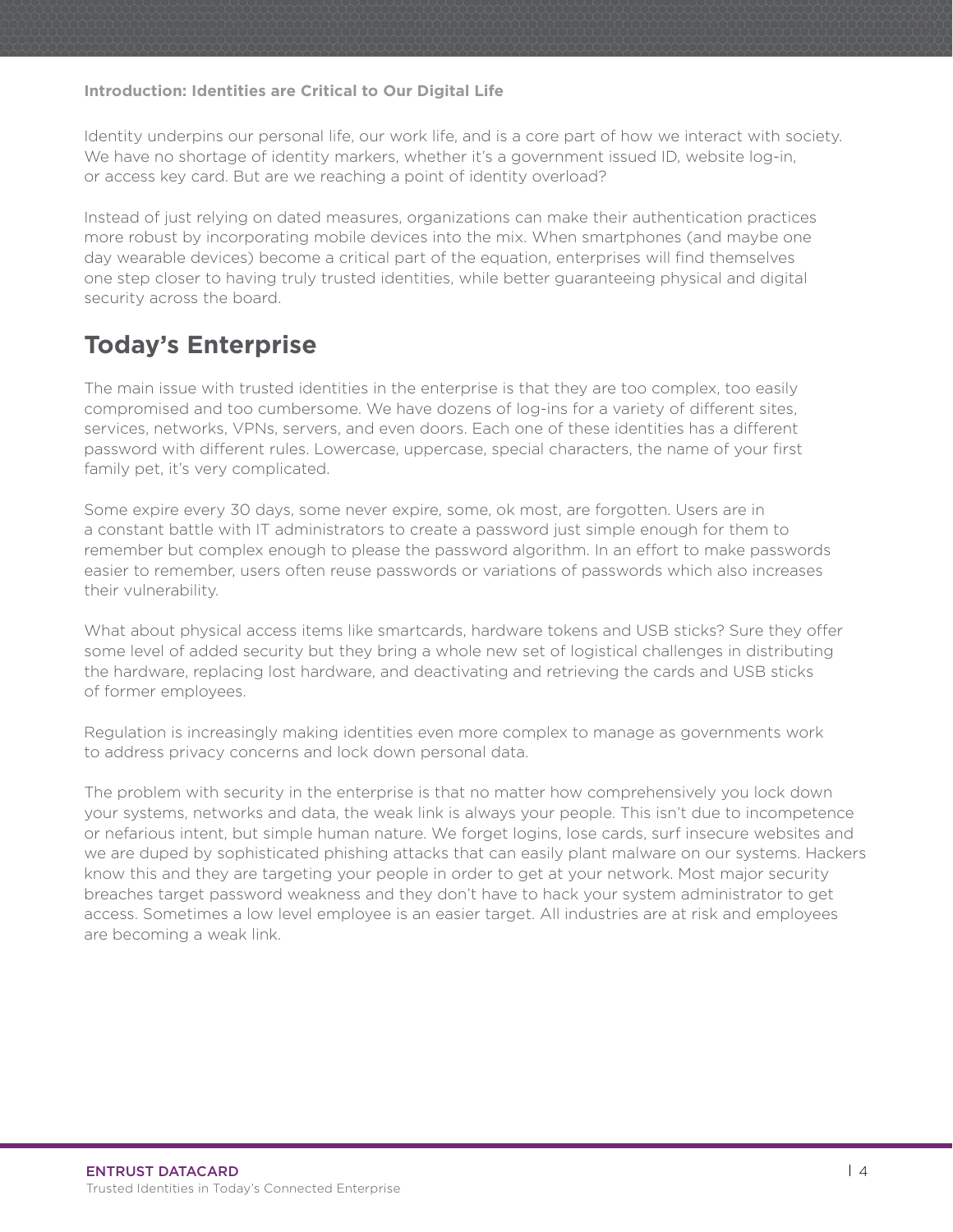### <span id="page-4-0"></span>**The Most Common Problem with Your Current Identification Scheme**

The most common problem with your current identification scheme is user passwords. While they were secure 20 years ago, today passwords are easily cracked, hacked and stolen. And because end users have had to deal with so many, hard to remember, passwords they try to circumnavigate security policy best practices by choosing easy to remember passwords that they then reuse over and over again.

The vast majority of people choose easy to remember passwords, which puts their accounts in trouble. According to the latest information from [SplashData](http://splashdata.com/press/worst-passwords-of-2014.htm), "123456," "password," and "12345" were the three most commonly used passwords in 2014. This means it would not take a malicious actor much time or effort to guess the passwords people use to secure their email, online bank account and other critical assets.

Further compounding this problem is the fact that few people select and use unique, hard to guess passwords for all of their online accounts. Of the approximately [545 average apps](http://nextshark.com/why-your-passwords-suck-and-youll-probably-get-hacked-someday/) that people use for business and pleasure, most of us rely on about 10 passwords to access all of them.

This means that by compromising one site, a hacker could theoretically gain credentials for hundreds more simply due to password repetition.

### **The Most Common Password Workarounds**

Most authentication systems have not evolved to take into account the extent to which we use digital applications today. This failure to innovate has driven enterprises to look for alternatives and created the reliance on passwords.

Many enterprises think that the best way to work around the password problem is to require users to manually, or through a password manager, create hard-to-guess, complex passwords for every enterprise account.

However, not only is it incredibly time consuming and difficult to develop and then remember 100 or so characters for every single online account, but some researchers have found that [complex](http://www.wired.com/2014/08/passwords_microsoft/)  [passwords can still easily be compromised](http://www.wired.com/2014/08/passwords_microsoft/) today.

A single sign-on mechanism would seemingly help by allowing your users to use one solid password for all logins. But what happens when the [password manager provider gets hacked](http://siliconangle.com/blog/2014/07/14/password-managers-hacked-researchers-find-critical-vulnerabilities/), stolen or the one main password is compromised?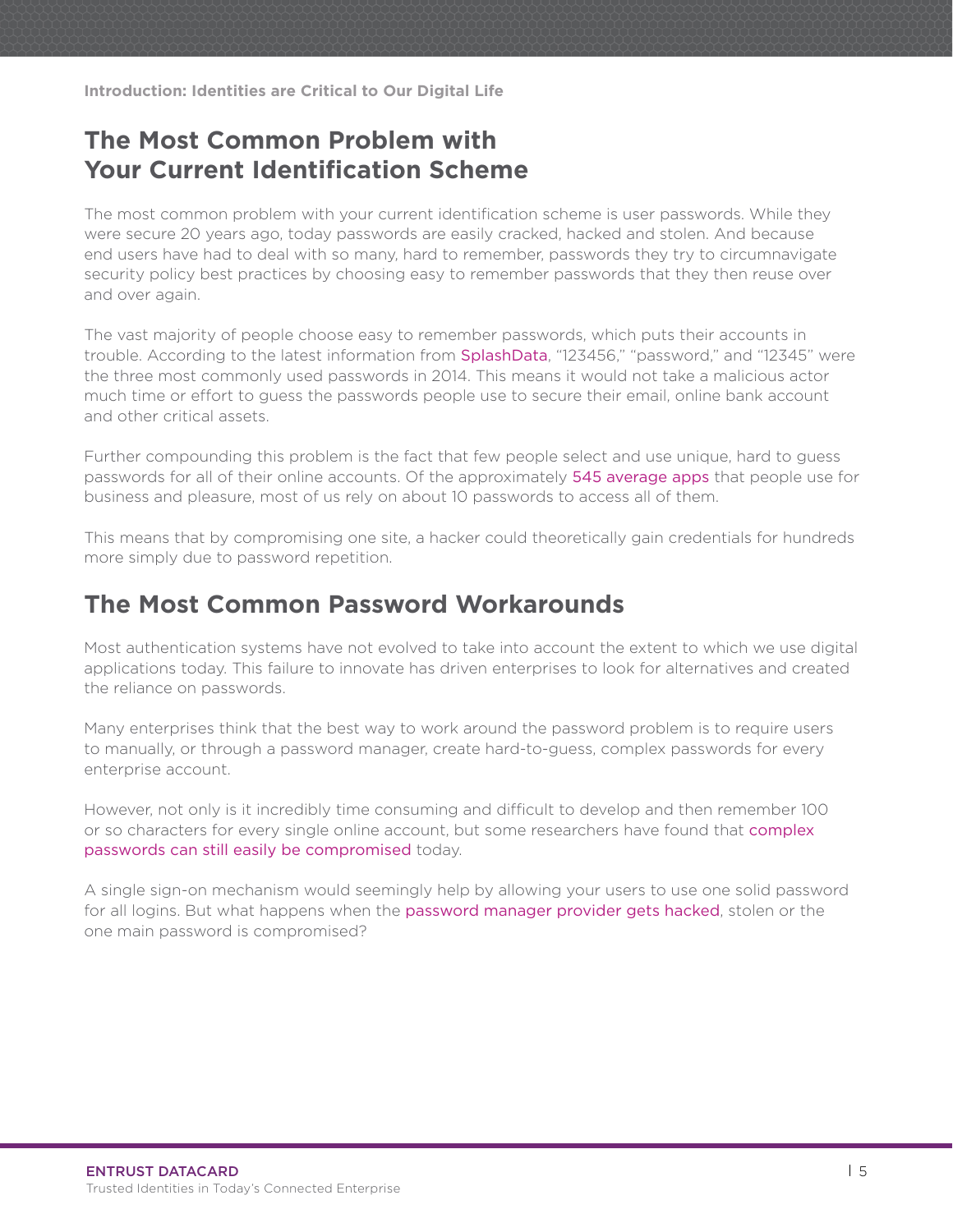<span id="page-5-0"></span>For proof of how current authentication schemes are failing enterprises every day, just take a quick peek at the headlines. Over [1 billion records were leaked or compromised in 2014](http://www.cnbc.com/2015/02/12/year-of-the-hack-a-billion-records-compromised-in-2014.html), a 78 percent increase over 2013. This would be bad enough if data breach incidents were plateauing, but all signs show that subsequent months and years will be even worse. The situation is not just bad for financial institutions, government agencies and large enterprises, as organizations of all sizes and in all industries have seen their authentication schemes fail to protect them.

Industry regulations in healthcare, critical infrastructure, banking, defense and more continue to evolve to have stricter rules and requirements for stronger authentication. Hardware tokens, certificates, USB security keys and other security technologies are improving the situation considerably and go much farther to protect enterprises than typical passwords. But these technologies are not multi-purpose and typically tend to be difficult to replace.

Having one loose token or security key out there is dangerous because it can put an entire building and all its networks at risk. It can also be prohibitively expensive to issue a physical token to every employee - and then to replace everything when one is invariably misplaced.

### **How Do We Move Towards Trusted Identities?**

Faced with the need for better authentication solutions that are secure, simple for users and cost effective, organizations may not be sure where to turn for authentication. The answer may already be in arm's reach. Mobile provides the unique combination of security and usability that protects user identities ensures while ensuring they don't get frustrated, lose interest or find shortcuts that circumvent the system. By leveraging smartphones and other mobile devices as part of a more robust authentication scheme, organizations can feel more confident that they are blocking physical and digital access to their infrastructure and network.

#### **Pro Tip: Entrust Trusted Identities**

To find out more about Entrust Trusted Identities in Today's Connected Enterprise please visit.

<http://www.entrust.com/enterprise/>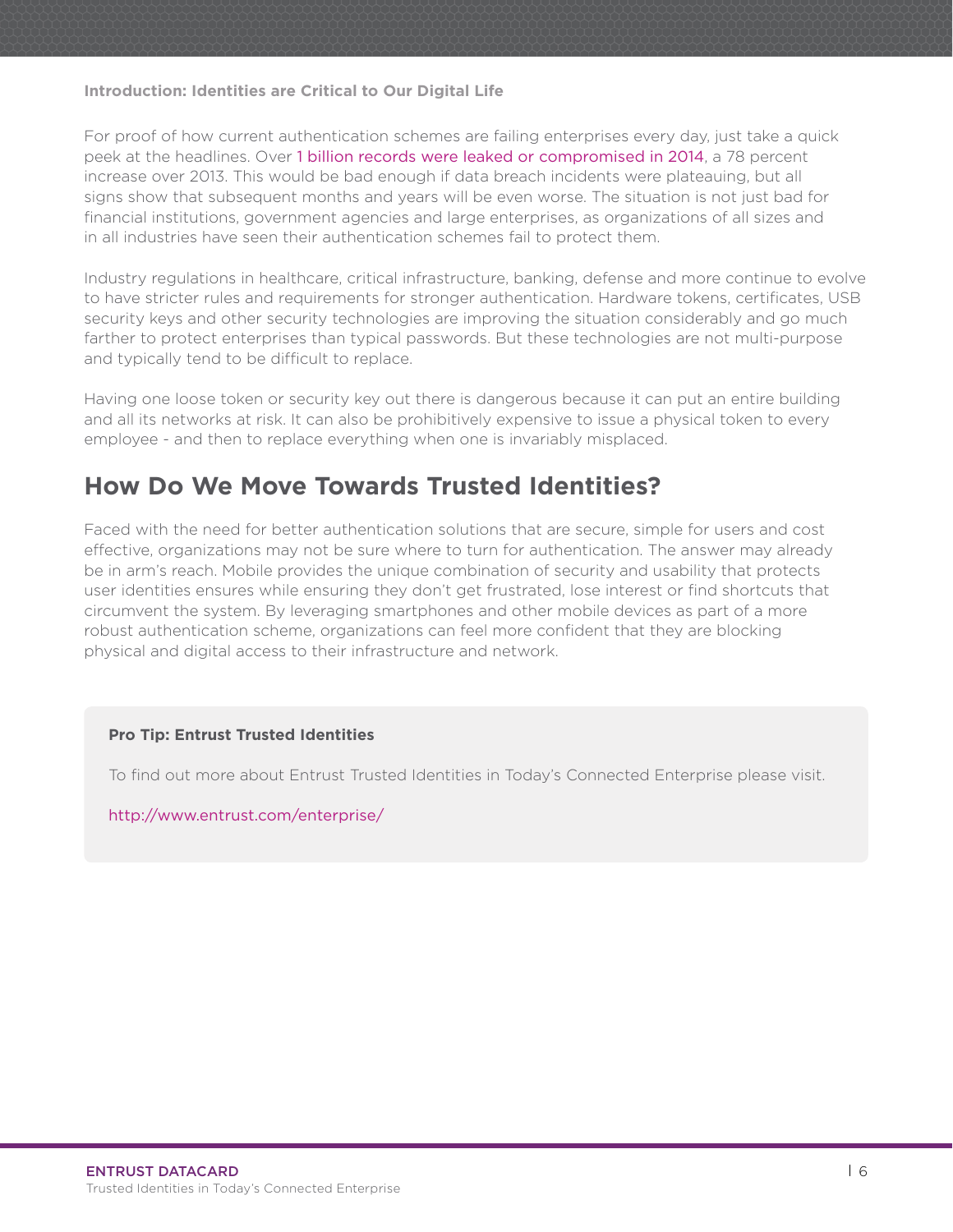<span id="page-6-0"></span>

# **Mobile – The Foundation of Next Generation Identities**

Mobile devices are ubiquitous in both enterprise and consumer organizations. Mobile devices provide a unique combination of security and usability that make them particularly well suited to be included as part of a robust authentication plan.

According to the latest statistics from the Pew Research Center, approximately [64 percent of all](http://www.pewinternet.org/2015/04/01/us-smartphone-use-in-2015/)  [adults in the U.S. now own a smartphone](http://www.pewinternet.org/2015/04/01/us-smartphone-use-in-2015/) - and that number is only going to rise in the coming years. The pervasiveness of mobile today ensures that any authentication scheme revolving around this technology can be widely used and relatively inexpensive to roll out.

And mobile devices are incredibly intuitive. We know how to use them and can easily download and update applications, reducing the learning curve and need for training—a benefit to IT support teams that often do not have the time or the budget to handle an increase in internal support.

## **How Does Mobile Enhance Security?**

In comparison to physical tokens, smartphones are less likely to be lost or misplaced because people have become so reliant on them (a recent poll found that around 90 percent of millennials never let [their smartphone be out of reach](http://www.usatoday.com/story/money/personalfinance/2014/09/27/millennials-love-smartphones-mobile-study/16192777/)).

So how exactly does mobile enhance enterprise security? Many of the native hardware and software features of mobile devices naturally enhance security:

- Device & Location Attributes: GPS lets you know if the person accessing your network is where they are supposed to be, or helps you find a lost or stolen device.
- **Application Sandbox:** Apps on mobile platforms are separate from each other, which ensures that any malware issues are isolated and cannot infect other apps on the device.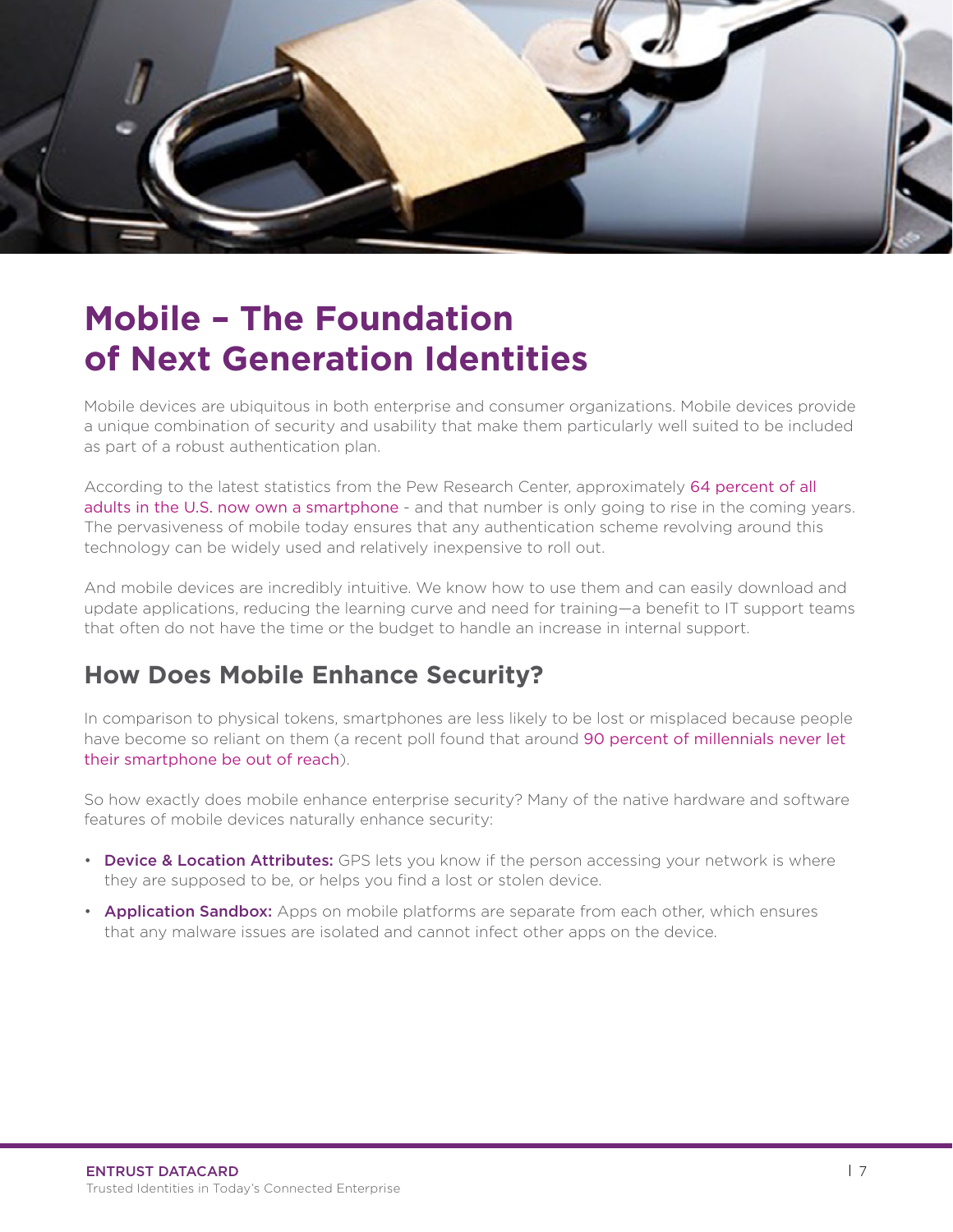<span id="page-7-0"></span>**Mobile – The Foundation of Next Generation Identities**

- Cryptography: mobile phones include native encryption to protect data and keep sensitive data private.
- Biometrics: Many modern devices feature easy-to-use biometrics like fingerprint or facial scanning. These methods are not only more secure, but are more user friendly ensuring greater compliance.
- Trusted Execution Environment or Secure Element: many devices feature a tamper-resistant microcontroller capable of securely hosting applications and cryptographic data. These elements are like small firewalls within a mobile device for processing secure transactions.

## **What are the Risks with Using Mobile for Enterprise Authentication?**

While mobile devices are proving to be infinitely more secure than PC's, they do come with their own set of risks. Smartphones can be compromised by malware, and people lose their mobile devices or have them stolen every day.

But, these issues can be easily mitigated.

With a quality mobile device management solution, for example, enterprise IT teams can easily roll out updates to everyone and effectively keep remote tabs on all mobile devices.

Furthermore, because authentication measures are sandboxed and set apart from other programs on a set device, organizations can make sure that a compromised app on a smartphone doesn't put the authentication scheme at jeopardy.

All of this, combined with a thorough and well-maintained smartphone use policy that dictates how phones must be utilized, which devices are allowed and how biometric authentication such as fingerprint scanning must be leveraged where applicable, can ensure mobile devices are only helping and not hurting physical or digital security.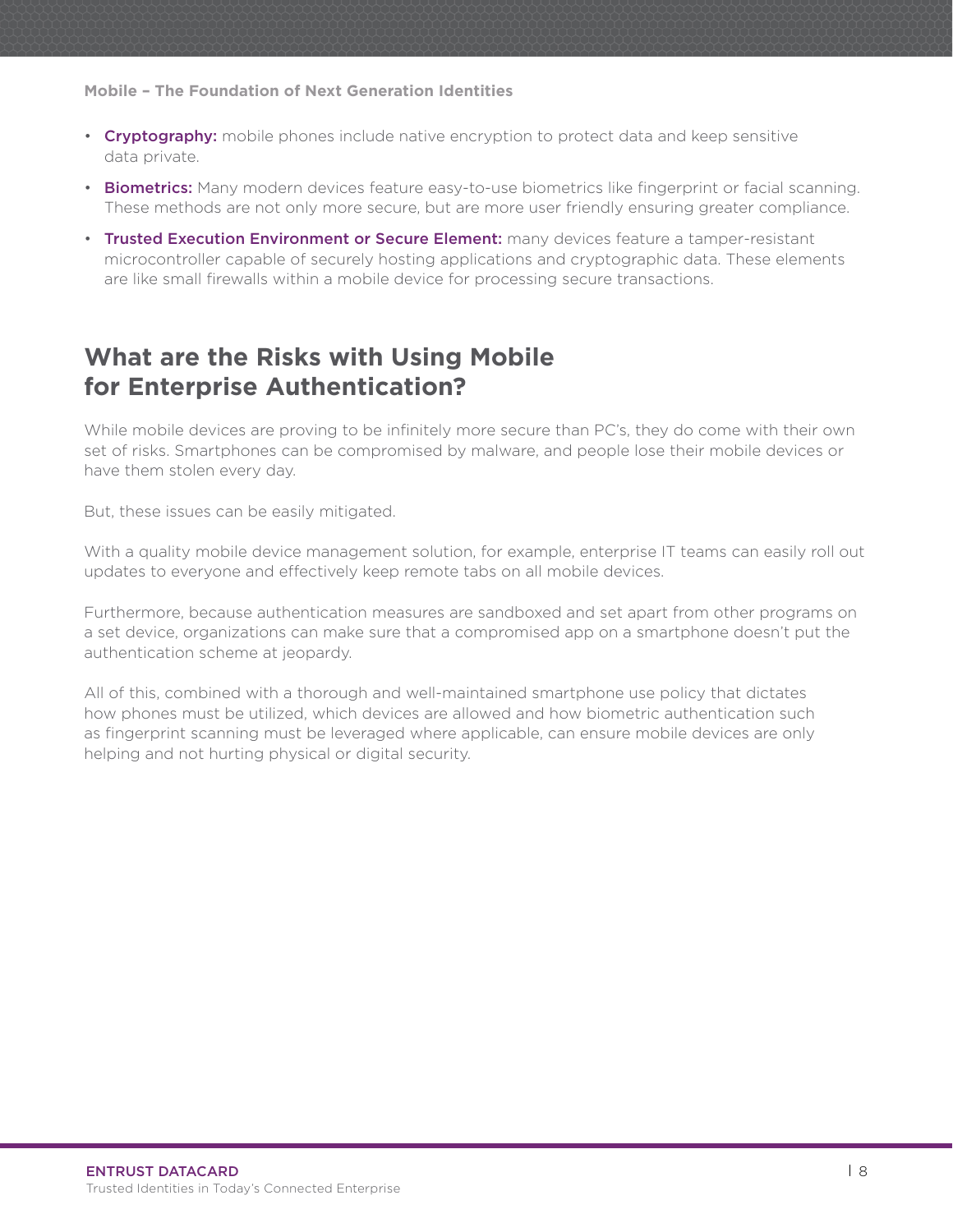<span id="page-8-0"></span>

# **Practical Use Cases for Mobile Authentication**

As far as *how* mobile devices can be used as part of a robust authentication scheme, the possibilities are seemingly endless.

But, one of the most popular use cases thus far is as an additional authentication factor on top of what might already be in place. In such a scenario, a one-time code or other form of notification is sent to a designated mobile device via an out-of-band channel after a password has been entered in or a keycard used. Only by using the code distributed to the smartphone, or by otherwise affirming an identity or action on a mobile device, will full access be granted.



[Watch Entrust IdentityGuard Mobile Smart Credential Video](http://www.demosondemand.com/html5/?sessID=5109&promotion_id=0&startTime=0&reseller_id=443&eo=104116116112058047047119119119046100101109111115111110100101109097110100046099111109047105116047118101110100111114115047101110116114117115116046097115112124124087101100032077097121032048054032050048049053032049052058050055058053050032071077084045048052048048032040069097115116101114110032068097121108105103104116032084105109101041)

## **VPN Authentication**

Signing into an enterprise VPN can be a frustrating task. Whether you are using a hardware token, a complex password, or in most cases both, the systems are not typically user friendly.

[Mobile Push Authentication](https://www.entrust.com/wp-content/uploads/2015/07/6256-EntrustWP-5Reasons-DataCard_WEB2.pdf) simplifies the process by using the mobile device to verify identity and leverage transparent two-factor authentication to ensure your network can trust the identity of the person trying to access it. This ensures easier user provisioning and provides a secure authentication approach with a simple click of an "OK" button and without the use of complex passwords.



[Watch Mobile VPN Access with Push Authentication Video](https://entrust.wistia.com/medias/ijo48imcg8)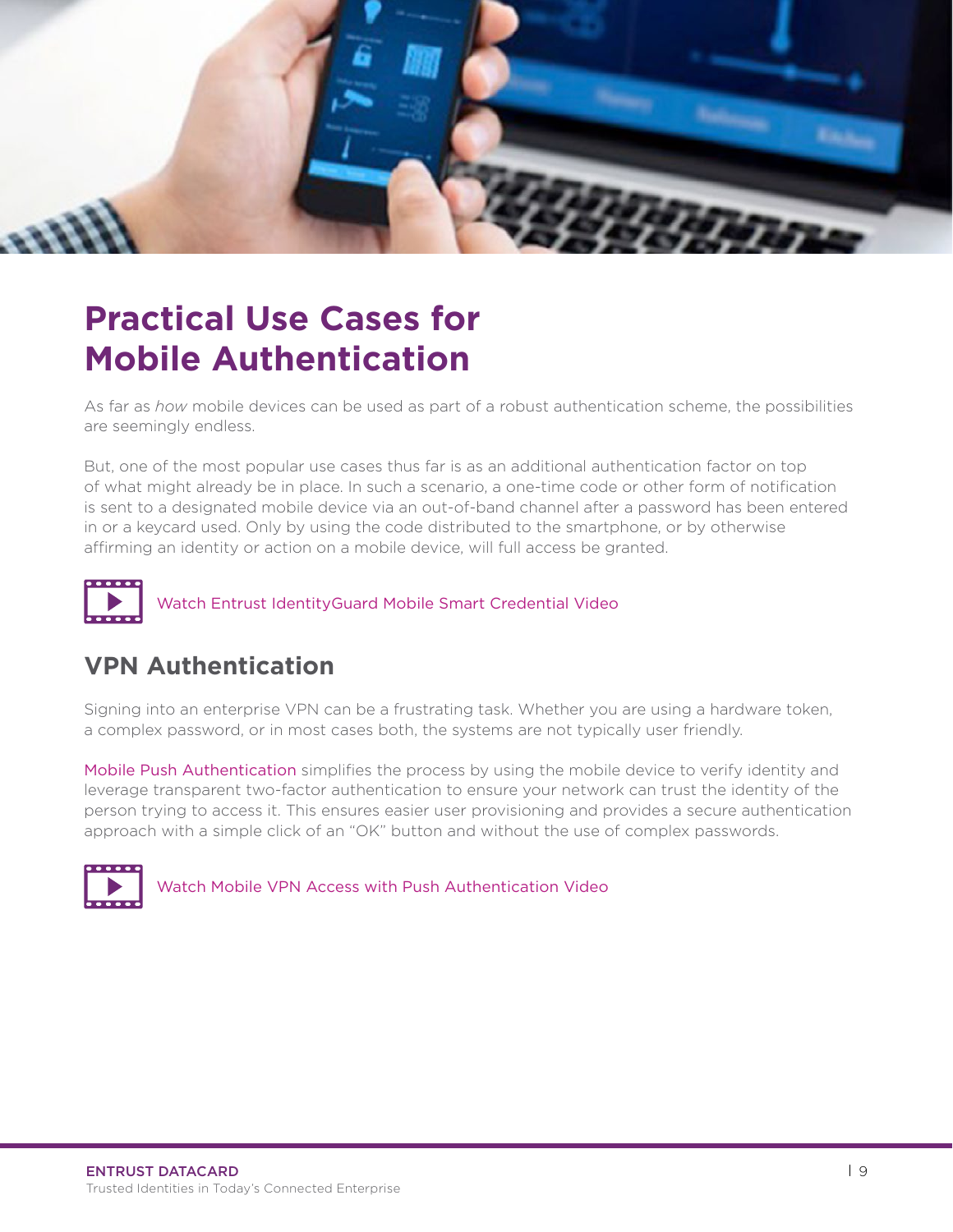<span id="page-9-0"></span>**Practical Use Cases for Mobile Authentication**

## **Physical and Logical Access**

Most of us have the need to access a physical environments such as a building, a door to a secured area, well as the ongoing task of logging into our workstations. Whereas smartcards are ubiquitous in enterprise environments, they are also expensive to deploy, easy to lose and can sometimes be skimmed.

Passwords and access codes on the other hand suffer from being difficult to use, easy to steal and complex to manage.

The solution is a [Mobile Virtual Smart Card](https://www.entrust.com/resource/identityguard-mobile-smart-credentials/) that securely and conveniently accesses doors, workstations and other secure areas. With a Mobile Virtual Smart Card, one device can become the access point for multiple resources eliminating the need to carry multiple cards or remember many passwords. A user's mobile device is always on hand, and by combining the Mobile Virtual Smart Card with biometric security on the device the system becomes even more user-friendly and secure.

A Mobile Virtual Smart Card can even auto-logout a user when they leave a secure area or workstation or auto-detect them when they arrive. This mean no more propping the door open for a quick run to the bathroom or forgetting to log out of our computer.

A Mobile Virtual Smart Card is PKI-certificate based, can't be skimmed or stolen, and is PIV / Derived Credential compliant.

## **Mitigating the Risk of Fraud**

When making an online transaction, the risk of attack is high, and the losses can be immediate and devastating. Fraud attacks are increasing in scope and sophistication, and customer data, enterprise systems, intellectual property and money are all at risk. According to Kapersky's 2014 consumer risk [study](http://media.kaspersky.com/en/Kaspersky_Lab_Consumer_Security_Risks_Survey_2014_ENG.pdf), 62% of consumers are worried about financial fraud.

Hackers are using malware to "ride" on authenticated user sessions and most often the presence of these vulnerabilities goes completely undetected until it's too late.

How can you be sure your system isn't infected with malware ready to intercept the transaction?

With a mobile security solution, the transaction can be verified "out of band" on your the mobile device with transaction details retrieved and displayed over secure connection. Now you can know before a transaction is completed that a fraudulent transaction is in process.

Mobile devices can also be beneficial second authentication factors after a transaction has been started, to ensure the action taken on a desktop or laptop is indeed legitimate.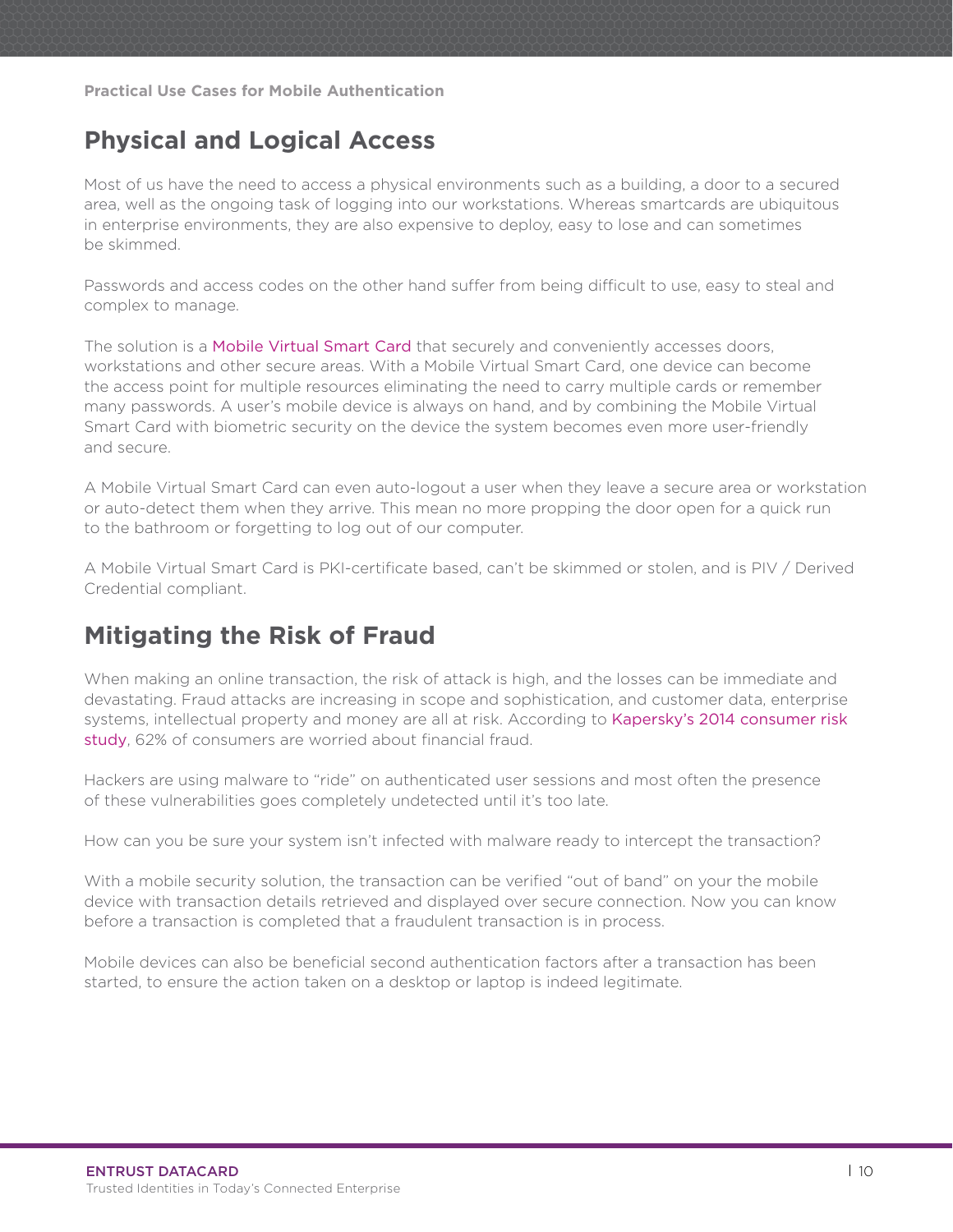#### <span id="page-10-0"></span>**Practical Use Cases for Mobile Authentication**

For example, before the accounting department is allowed to finalize a purchase, a notification of the transaction can be sent to a designated mobile device. That way, personnel can be quickly alerted if a fraudulent purchase was attempted.



#### [Watch OTP TVS Transaction Confirmation Video](https://entrust.wistia.com/medias/faph6lfg57)

In situations when you may not have a data connection your mobile device can still be used to authenticate a transaction in real time with a quick scan of an encrypted QR code displayed on your banking application, using a secure passcode generator unique to the device. Only when the QR code is scanned by a pre-authorized device will everything be finalized. A second push notification can also allow someone to verify a transaction on the go, making digital signatures a reality.



### **On-the-Go Approvals**

People expect anywhere, anytime access—especially when doing business. Sometimes opportunities depend on the ability to get fast approvals before a window of time closes. Many business processes require formal, signed approvals to move to the next step, close the transaction or validate the information. Traditional digital signing is complex to deploy and has a very poor user experience.

Mobile devices can provide anytime, anywhere [digital transaction signing](https://www.entrust.com/solutions/mobile/), which provides a huge boost to productivity and can improve business processes greatly.

Whether it's a doctor writing a prescription, a banker offering a loan or an employee submitting a requisition, the ability to conveniently and securely sign a document, verifying both identity and authenticity directly from your own mobile device is tremendously powerful.

Digital mobile signatures are fast, convenient and user friendly ways to speed up day-to-day business operations, improve internal efficiency and provide better customer service.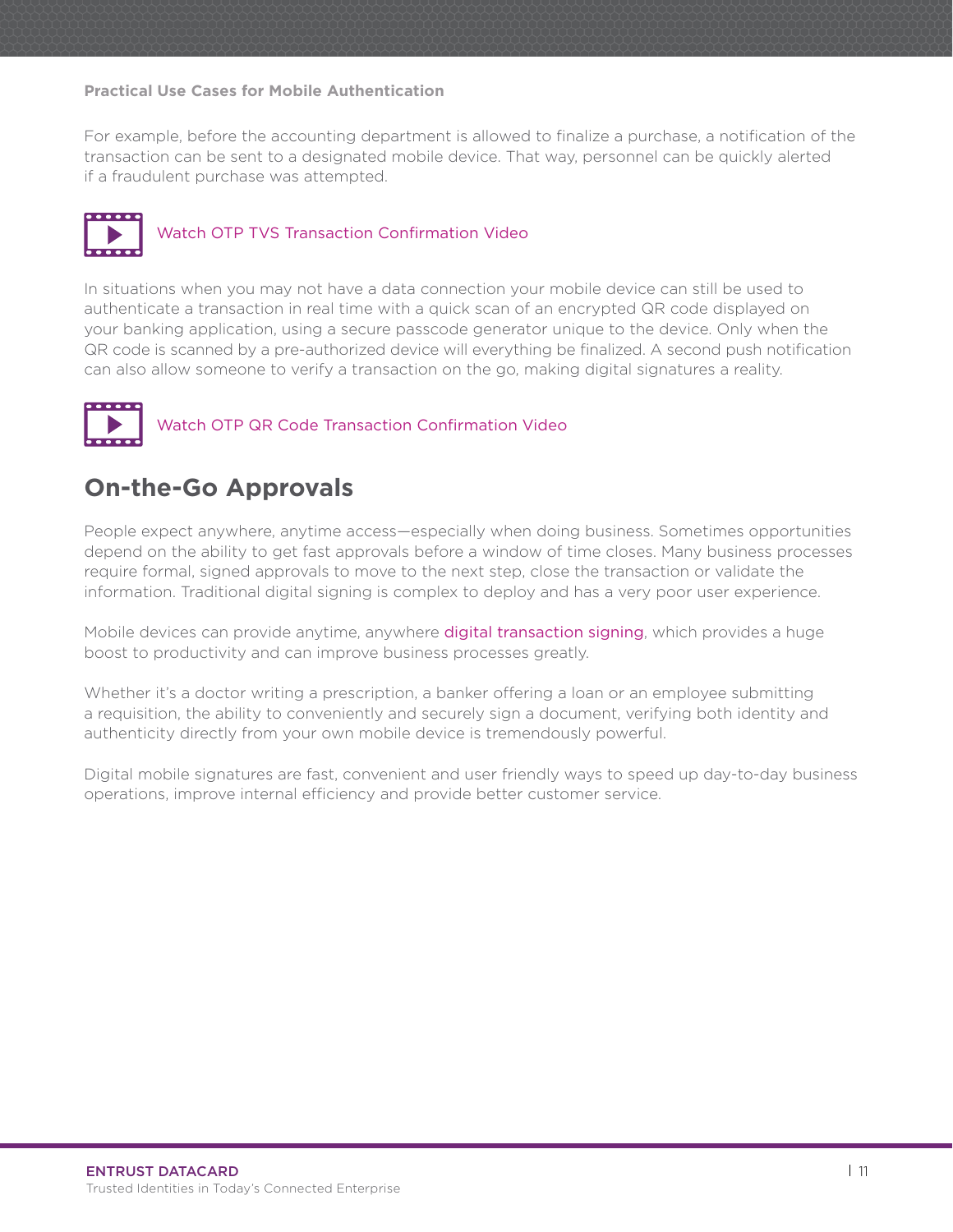<span id="page-11-0"></span>

## **Mobile Security Best Practices**

- Don't click suspicious email links: This is pretty straightforward advice, and it holds true as much for smartphones as it does for computing devices
- Only download apps from trusted sources: Sometimes a strain of malware will try to dress itself up as an app. But again, the signing/vetting employed by legit app repositories will weed such imposters out. So make sure to only download apps from trusted sources.
- Don't choose easy PINs: Make sure workers know that PINs should be as robust as possible or better yet take advantage of embedded biometrics to secure access to the phone.
- Don't join just any Wi-Fi hotspot: Be sure to confirm the legitimacy of any Wi-Fi network you're joining. This should be a relatively simple process - if you're at a cafe, for instance, just go up to the counter and ask an employee to identify the store's official Wi-Fi.
- Authenticate Wi-Fi-connected devices: If a mobile device wants to gain access to your corporate network, you must ensure that it's properly authenticated. The absence of an authentication platform could lead to malicious users gaining access to your Wi-Fi network.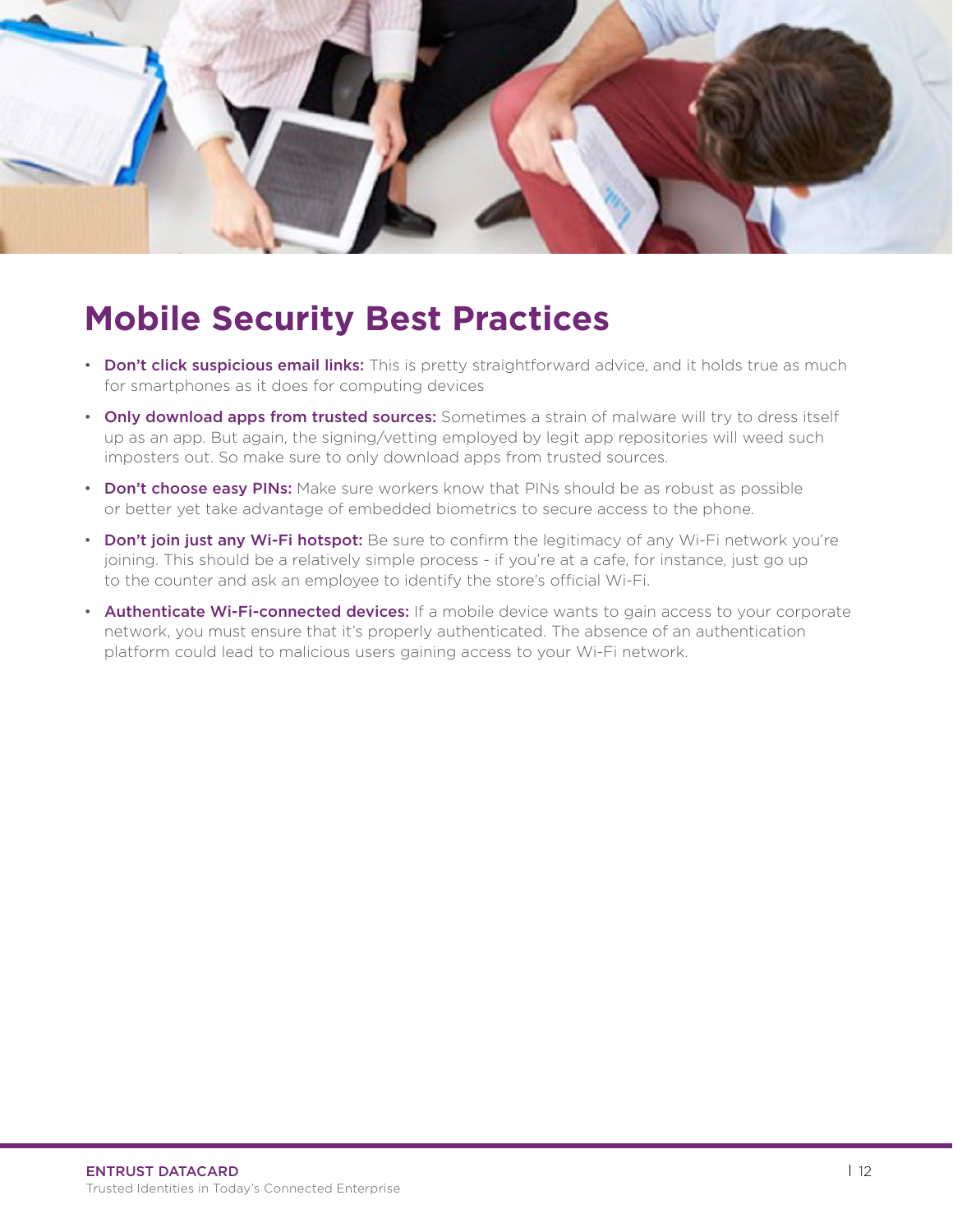<span id="page-12-0"></span>

## **Summary**

Smartphones are no longer peripheral elements of daily life - they're right in the center. They're helping to regulate our homes, open our doors, start our cars, and conduct payments. And fortunately for businesses, they offer tremendous transformative potential to improve how enterprise security is achieved as well.

*And enterprise security is needed*. Not only are data breaches and leaks becoming more common, but such incidents are increasingly costly too. According to the latest numbers from the [Ponemon](http://www.prnewswire.com/news-releases/ponemon-institutes-2015-global-cost-of-data-breach-study-reveals-average-cost-of-data-breach-reaches-record-levels-300089057.html)  [Institute](http://www.prnewswire.com/news-releases/ponemon-institutes-2015-global-cost-of-data-breach-study-reveals-average-cost-of-data-breach-reaches-record-levels-300089057.html), a breach typically sets an organization back about \$3.8 million, with the price associated with just one stolen record now hovering around \$150. When the reputational damage caused by a leak or breach is factored into the equation too - a [2014 survey from Semafone](https://www.semafone.com/86-customers-shun-brands-following-data-breach/) found that more than 86 percent of people polled said they were less likely to do business with an organization that had suffered a breach - the costs related to an incident rise even higher.

By relying just on outdated authentication schemes, organizations are assuredly putting themselves in harm's way. It's become more than a security issue—enterprises and consumer facing organizations are actually encumbering users and are often "getting in the way of business."

Identity is critical to today's connected enterprise, and managing them is clearly a complex task. Organizations need to consider authentication that addresses every digital reality while taking advantage of the technologies that make it more secure, easy to use and cost effective. While passwords, tokens and access cards may have worked in a world where every device wasn't in some way connected to the web, today a better solution is needed.

Dated authentication methods fall short not just due to technology, but because they are not user friendly enough to gain the compliance levels needed to maximize security. So why not move the trusted identity enclave to the device that everyone already carries and loves?

Mobile trusted identities allow you to move beyond passwords and transform business processes. Mobile devices are more secure, more convenient and are multi-purpose devices that users already have, love to carry, and don't feel burdened to use. By making the smartphone the center of the trusted identity, enterprise security can be stronger and more fully embraced by employees than ever before.

To learn more about your options, [contact an Entrust Datacard representative](http://www.entrustdatacard.com/entrust_datacard/request_information.jsp) today.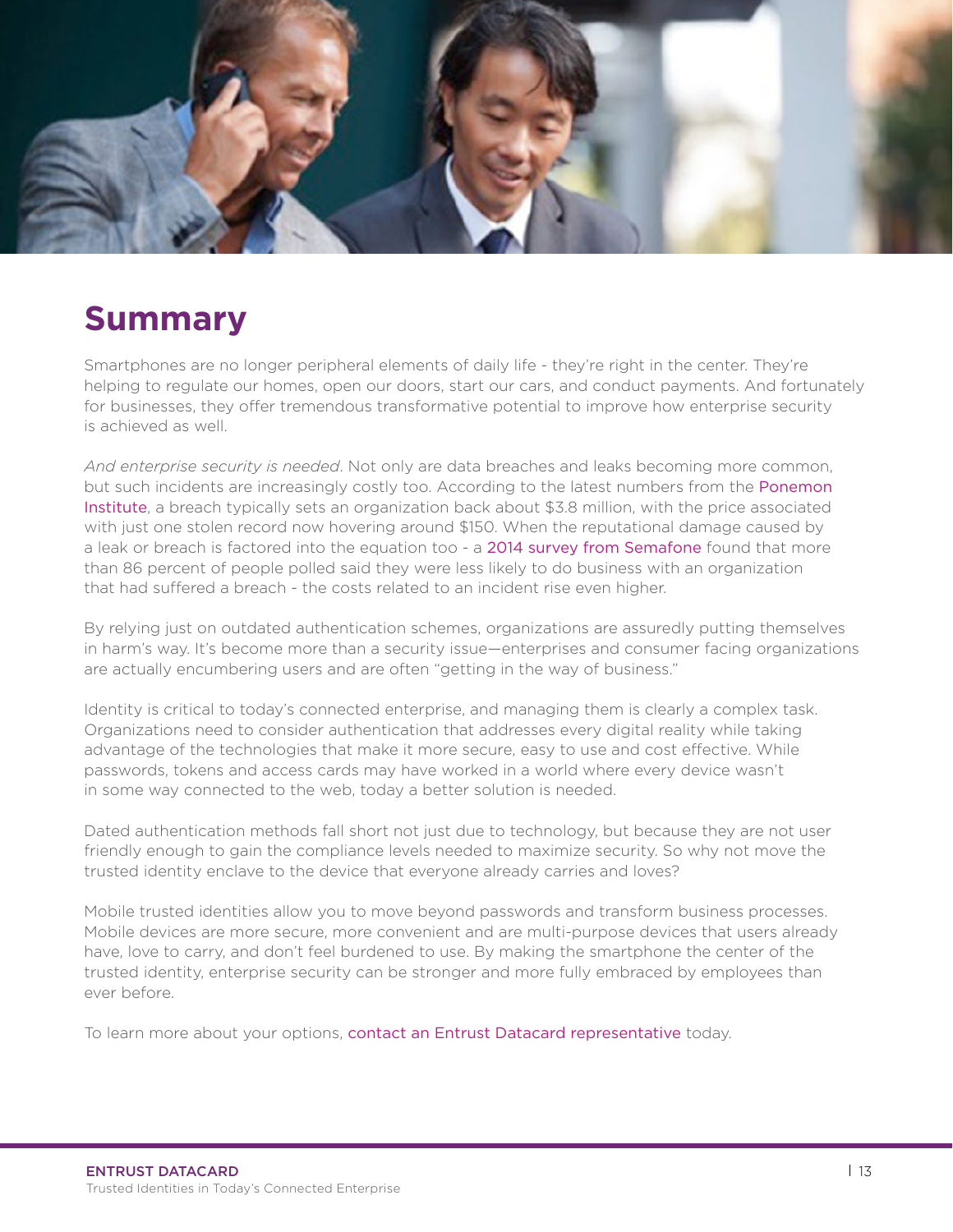# <span id="page-13-0"></span>**Entrust Datacard**

## **About Entrust Datacard**

Consumers, citizens and employees increasingly expect anywhere-anytime experiences - whether they are making purchases, crossing borders, accessing e-gov services or logging onto corporate networks. Entrust Datacard offers the trusted identity and secure transaction technologies that make those experiences reliable and secure. Solutions range from the physical world of financial cards, passports and ID cards to the digital realm of authentication, certificates and secure communications. With more than 2,000 Entrust Datacard colleagues around the world, and a network of strong global partners, the company serves customers in 150 countries worldwide.

For more information, visit [www.entrustdatacard.com](http://www.entrustdatacard.com/)

**Contact & Social Links**

www.entrust.com Entrust@entrust.com

888.690.2424

Connect with Entrust Datacard: